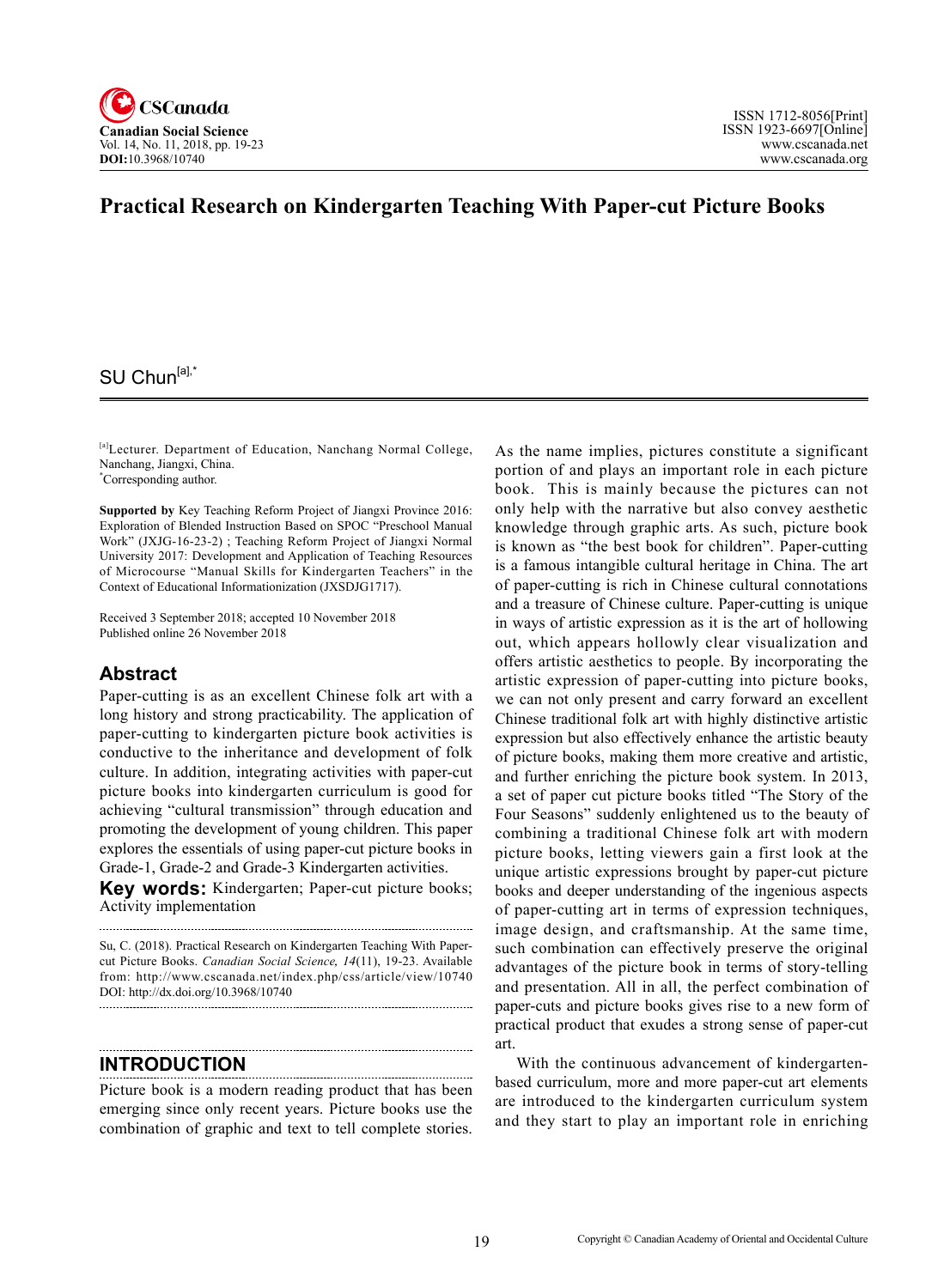kindergarten curriculum. In the process of participating in teaching activities that involve paper-cut picture books, young children can experience in first hand the strong attraction of traditional culture and expand their cognitive territory. At the same time, these activities can also help carry forward folk paper-cut art as one of China's intangible cultural heritages.

# **1. EDUCATIONAL VALUE OF ACTIVITIES WITH PAPER-CUT PICTURE BOOKS**

#### **1.1 Promoting Children's Skill Development**

Participation in activities with paper-cut picture books is conducive to Children's skill development: Since their enrollment, kindergarten children start to engage in papercut related activities such as paper graffiti, symmetrical and yin-yang paper-cutting at Grade-1 and Grade-2 and creative paper-cutting at Grade-3. Participation in these activities enables continuous development of children's paper-cutting skills and their ability to do creative paper-cutting. Also, long-time paper-cutting exercise is conductive to developing the ability of refined hand movement.

#### **1.2 Contributing to the Development of Good Learning Habits**

Paper cutting is a meticulous and systematic activity. When participating in activities with paper-cut picture books, the children must first prepare all kinds of materials and tools needed for the job, then carefully operate according to the prescribed procedures, such a process can help improve their planning skills. In addition, activities with paper-cut picture books require children to be focused and patiently observe and imitate, therefore improving their ability in self-control and imitation.

#### **1.3 Improving Communication and Cooperation Between Young Children**

Young children of each class should be divided in to groups when conducting activities with paper-cut picture books, so that the activities become a platform for communication and cooperation among children in the same group. For example, if teacher indicates that there should be certain division of labor within a group, then young children of a group cooperated with each other to complete the creation of the paper-cut picture book, during which they will talk and negotiate with each other, run into conflicts and try to find ways to solve them, all such actions are of great importance to their development. In addition to improving young children's ability to find and solve problems, the process of jointly creating papercut picture books through mutual help, cooperation, division of labor, negotiation can also help them develop a positive attitude towards learning and living and boost their self-confidence.

#### **1.4 Highlighting the Traditional Cultural Characteristics of Kindergarten-Based Curriculum**

Incorporating paper-cut picture books into the kindergarten curriculum system will enable more people to appreciate the beauty of merging together a traditional folk art and modern picture books and let more people know that an ancient Chinese folk art can also be expressed in such a fashionable and interesting manner. The continuous development of paper-cut picture book activities in kindergarten will enable young children to establish a good sense of traditional Chinese folk culture and the charm of paper-cutting arts. Using picture books to carry forward and innovate paper-cutting arts is a good way to highlight the traditional cultural characteristics of kindergarten-based curriculum; in addition, kindergarten activities with paper-cut picture book can help further enrich the kindergarten curriculum system and provide effective insight into the further development of the system.

## **2. HOW TO ORGANIZE ACTIVITIES WITH PAPER-CUT PICTURE BOOKS**

The early childhood is a very important stage in an individual's lifetime growth. The implementation of activities with paper-cut picture books can help better inherit and promote the Chinese folk art. At the same time, participation in these activities can also enable children to better perceive the diversity and difference of cultures around the world and to establish a high sense of national cultural identity from an early age. At the kindergarten stage, not many children have any actual sense of traditional folk arts, and even fewer of them can get in touch with paper-cut picture books in real life. Therefore, we should start to implement this activity from Grade-1, gradually guiding them into the world of paper-cut picture books, from knowing it to understanding it and ultimately actual participation in it.

#### **2.1 Clarifying the Development Priorities of Children of Different Ages in the Field of Art**

We need to avoid bluntly teaching them skills when conducting education with paper-cutting picture books. It is necessary to clearly understand the characteristics of children of different ages and to identify relevant development priorities according to these characteristics. Each teaching activity with paper-cut picture books consists of a series of sub-items. It is a project that emphasizes on both the process and the results. There are paper-cut picture book works suitable for children of each age group. In education with paper-cutting picture books, teachers should decide the direction of the next stage of development according to the development level of the previous stage. Therefore, when organizing activities with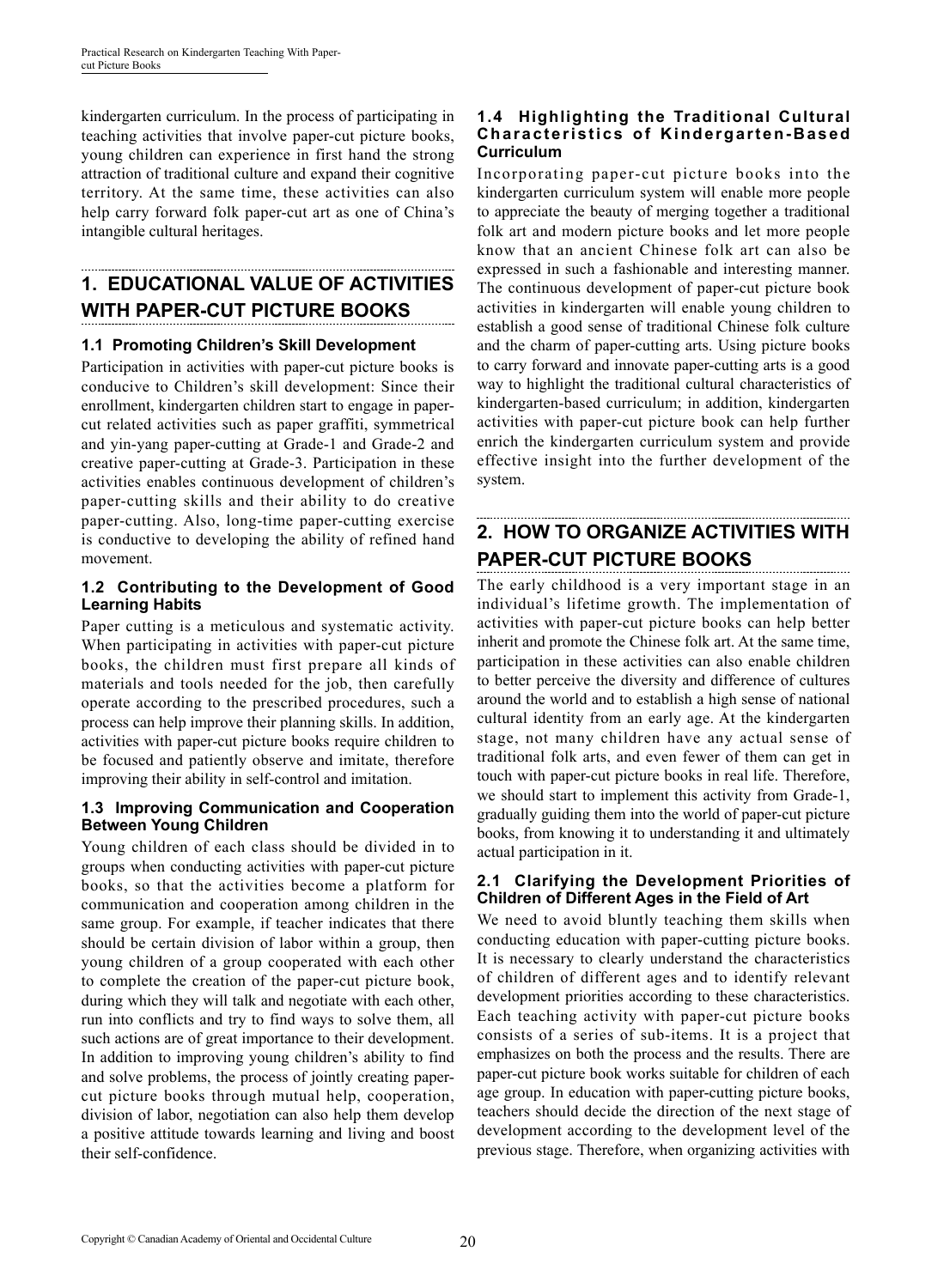paper-cut picture books, kindergartens need to consider how to set development priorities for children of different grades.

(a). For children at Grade-1, we need to cultivate their interest in "paper-playing activities" through a variety of activities such as "tearing, pasting, and kneading". According to the characteristics of children at this age in body movements and motor perception, the focus of Grade-1 phase shall be using activities such as tearing stickers, paper kneading and tearing to let young children know that a piece of paper that can be changed into a variety of shapes and experience the wonders in making such changes by themselves. In addition, children should learn how to distinguish different colors and textures of papers based on the materials and types of such papers. The purpose of the above activities is to fully pique the children's interest in playing with papers.

(b). The cultivation of good paper-cutting habits shall be focus of teaching Grade-2 children to try simple papercutting. Due to the development of muscle strength and flexibility, toddlers entering the first semester of Grade-2 should be able to try paper cutting for the first time. At this stage, situational teaching should be adopted and the focus of which shall be on how to cut paper along with straight or broken lines. The purpose of teaching at this stage is to let children explore the most basic method of paper cutting. First of all, the premise and basis for the development of children's paper-cutting skills shall be the cultivation of good paper-cutting habits, such as the correct and safe use of scissors. Teachers can use graphic logos to let children understand the precautions of using scissors, and cultivate their safety awareness in the everyday paper-cutting exercises, so that they can master the rules and correct methods of using scissors. In addition, parents' meetings can be convened to communicate the safe use of scissors to parents and let them understand the importance of it, so that parents and teachers can joint force in developing good and correct scissor-using habits among the children. Secondly, the key elements for guiding young children to develop good paper-cutting habits also include how to take tools, arrange materials and tools and how to sort and collect materials after doing the activity.

(c). The focus of the Grade-3 phase is creative paper cutting, which is designed for the development of good learning quality. With the increase of age and the deepening of learning, Grade-3 children have more experience in paper-cutting and should be more willing to challenge themselves and try out various forms of papercutting. Important paper-cutting objects for this stage include silhouettes, life logos, bookmarks, and paintings etc. An important goal of such activities is to enable young children to express their understanding of daily life and some literary stories through creative paper-cutting; in addition, teachers should guide the children to collaborate in groups, which can help develop their learning qualities such as patience, focus, persistence, daring to challenge and prosocial behaviors.

#### **2.2 Experiencing the Fun of Paper-Cut Picture Books Through Picture Book Demonstrations**

Kindergartens can open in different classes different experience zones featuring paper-cut picture books, such as experience zones featuring daily life paper-cut picture books, fairy-tale paper-cut picture books, children's song paper-cut picture books, mythology paper-cut picture books. Children of the same grade should be allowed to independently choose a experience area they are interest in and create different types of paper-cut picture books to exchange with each other. The value of experiencing the activities of paper-cut picture books for young children lies mainly in: First of all, they can learn about different types of paper-cut picture books, experience the fun of creating paper-cut picture books and become interested in paper-cut picture books; secondly, they can understand the materials needed for paper-cutting activities. With the help of the teacher, they can try to learn the process of and skills required for making paper-cut picture books; thirdly, these activities can enhance their interpersonal skills and let them take pride in the distinctive culture of their class.

#### **2.3 Organization of Class-based Activities With Paper-cut Picture Books**

(a). Teachers can guide children to watch demonstration of paper-cut picture books, let them understand the beauty of paper-cut picture books through visual perception. The teachers can organize all the children in the class to see classic paper-cut picture books on display in various experience areas, so that they can experience and feel the fun of paper-cut picture books.

(b). Try to incorporate paper-cutting pictures into art designing activities and explore the tactile aspect of paper-cutting. There is a big difference between classes with respect to styles of paper-cut picture books and the experience and ability gained from them, as such, priority should be given to incorporating paper-cut picture books into art designing activities. In this way, it will be convenient for young children to actively explore the materials and methods of making paper-cut picture books through art designing activities. Also, the children can cooperate and help each other in this kind of activities, which helps to cultivate their study habits such as concentration, collaboration, persistence and observation.

(c). Participate in the activities with paper-cut picture books and learn the techniques of paper-cutting in a fun and scientific way.

A picture book can tell a story while giving the viewer visual pleasure. As a whole, it is a book that tells an engaging story, but each picture in it can be viewed as an individual piece of graphic art.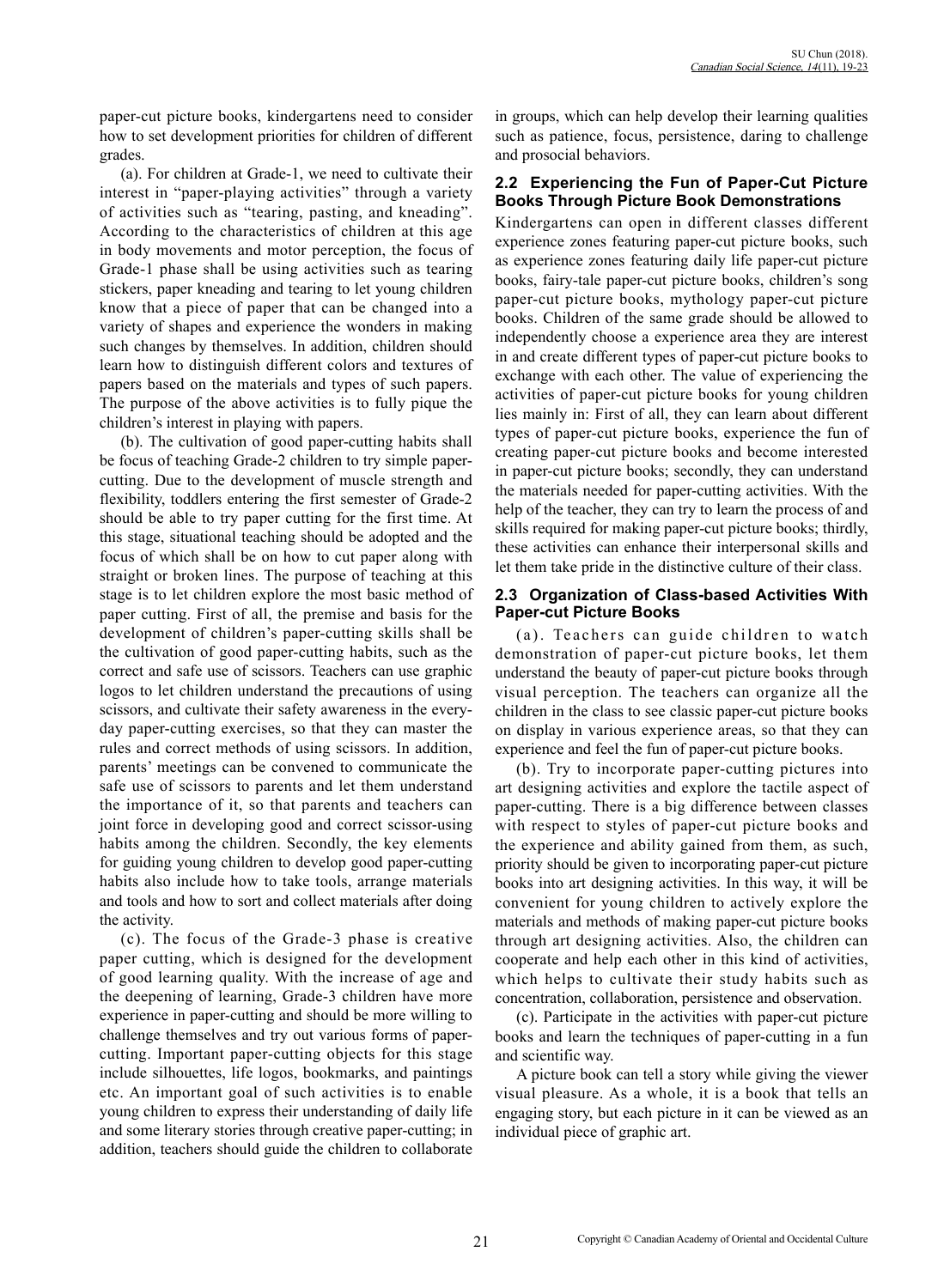The teacher can assign cutting of each picture of the book to different children and let the children participate in the activity as a collective group. During the creation process, the teacher can prepare a blank photo album to paste all of the children's paper-cut works, which will ultimately become a complete paper-cut picture book containing works of the whole class; the teacher also refer to the following production process: the children first cut out the images in the picture book - paste the works onto individual pages of the cardboard - punch holes in the cardboard - connect the joints - form a complete papercut picture book. The value of making a paper-cut picture book mainly lies in the children's free choice of working partners and scripts for story-telling. In making the book, the children can practice division of labor, cooperation and learn how to solve real-life problems.

(d). Example: Making a paper-cut picture book titled "Hungry Little Snake"

Before making the book, the teacher first led the children to read the picture book titled "Hungry Little



## **3. POINTS FOR ATTENTION IN THE IMPLEMENTATION OF ACTIVITIES WITH PAPER-CUT PICTURE BOOKS**

(a). Teaching concepts such as "children first" and "learning by doing" must be fully reflected in activities with paper-cut picture books. Producing "paper-cutting artists" is not the purpose of kindergarten-based papercutting activities, so it is not necessary to pay too much attention to the quality of the children's works. It is Snake", so as to let them know about the shape and life habits of the snake and get a sense about how its body changes shape after eating. Such preparation can help reduce the difficulty of creating works required for the book and smooth out the creation process; after reading the book, the teacher presents the courseware and focus on guiding children to view the pictures and describe the changes in the shape of the snake after eating different foods, especially the changes in its belly; then the teacher can try to assign works for each page to different children, let them draw a picture showing the shape of the snake after eating and supplement their works based on what they saw and learned during the preparation; when the drawing works are done, the teacher can ask the children to try to make paper-cuts that shows the shape of the snake after eating; after they are done, the teacher asks the children show their own paper-cut works and tell the class the meanings of such works; finally, the teacher bound all the children's paper-cut works into a book to form a complete paper-cut picture book of the whole class(As shown in the figures below).





important to improve the child's personal quality in the learning process, which shall be the main goal of related teaching activities. In addition, to fully reflect the "children first" teaching philosophy, the kindergarten teachers should always respect the children's fruits of labor and provide further guidance on the basis of their current paper-cutting skill level, so as to further enhance their abilities in this art. Based on the principle of "learning by doing" , it is most important for children to know why "practice makes perfect" and promote the development of good learning attitude.